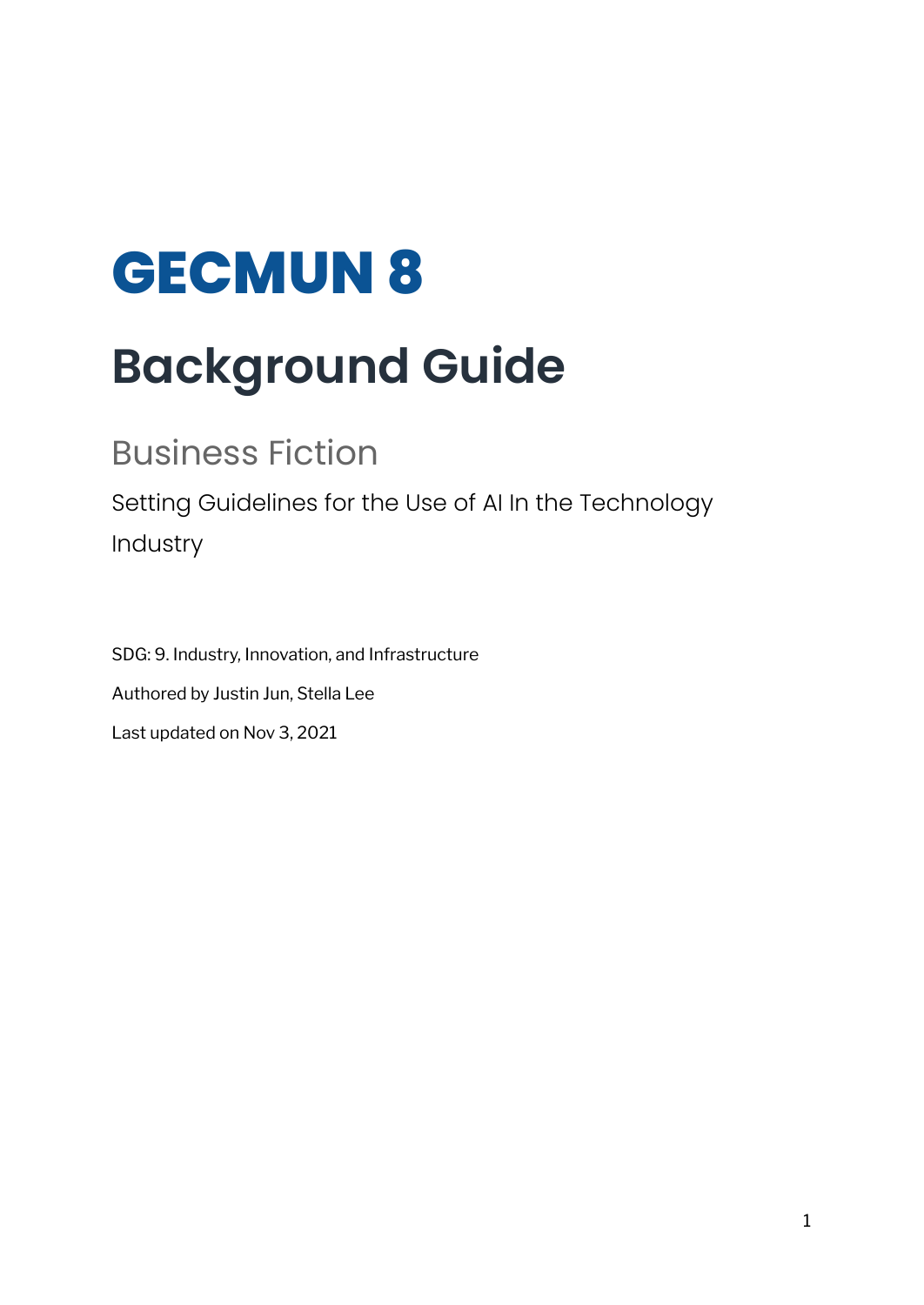### **Committee Introduction**

The Business Fiction Committee is a newly created committee that will be joining the league of committees starting from GECMUN 8. The committee's main mission and vision are for delegates to strive to either solve a problem existing in the business world or create an innovative idea that will help the field of business advance.

In this committee, the delegates will take on a unique role that is responsible for leading the world's improvements. This includes matters relevant to the business field and those closely linked to major socio-economic and political issues that significantly impact our daily lives.

### **Agenda Introduction**

This year, the committee will discuss establishing guidelines for the use of Artificial Intelligence in the Technology Industry. Coded with special algorithms that imitate the human's cognitive abilities, AI makes precise predictions and decisions based on past data. Most recently, it has been widely utilized in interpreting human language, predicting stock prices, improving education and transportation, and supporting bioengineering technology. However, such convenience with the newly adopted technology comes with great consequences. For example, many people are concerned that AI will replace numerous jobs and cause moral controversies such as dealing with its ability to harm humans and its legal responsibility when causing damage. Thus, we urge the delegates, who are one of the most influential leaders of the world, to consider and create guidelines that could harness the rapidly developing technology for the benefit of the world.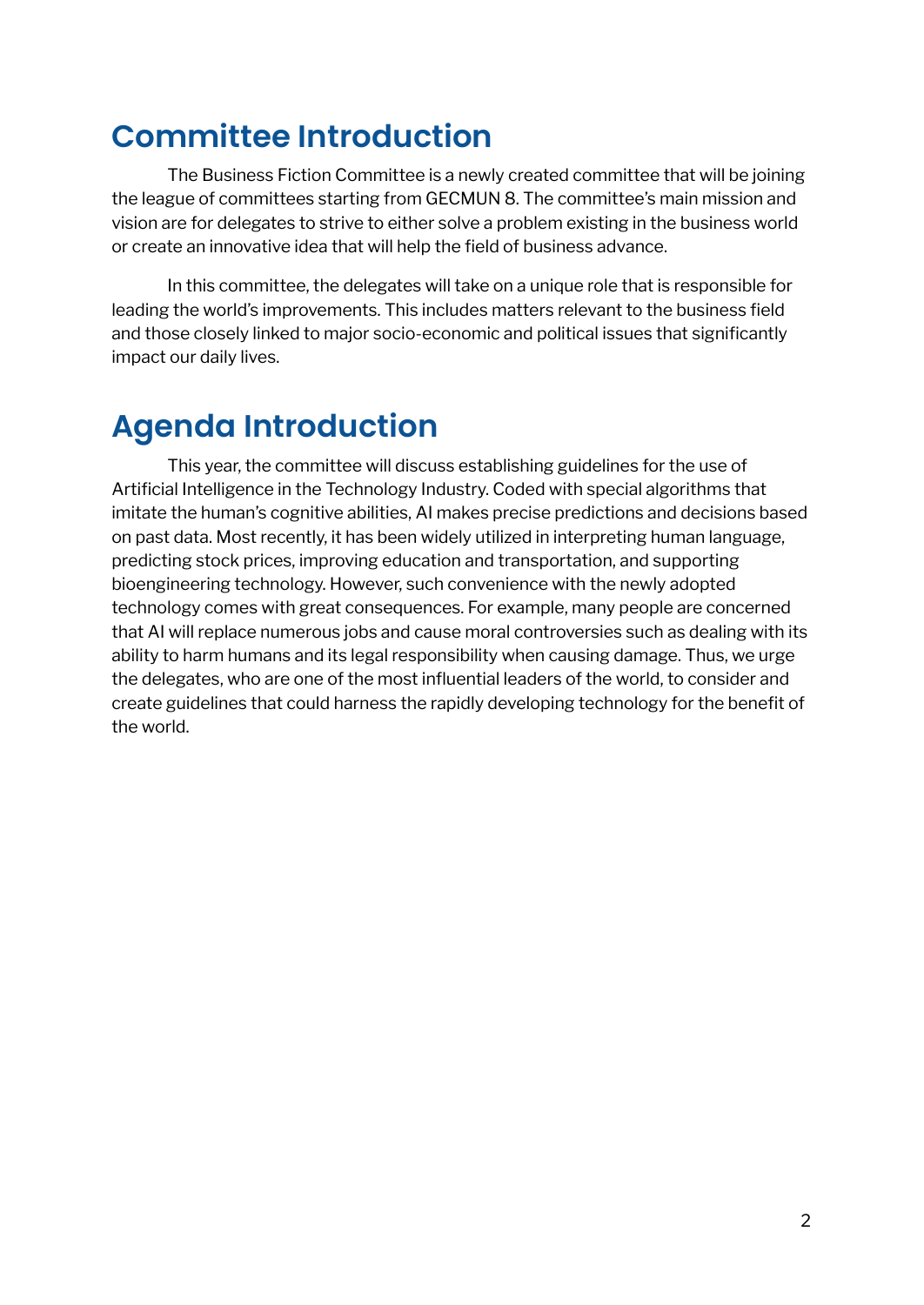### **Letter from the Chairs**

Greetings distinguished and passionate delegates!

Welcome to the eighth iteration of GECMUN.

My name is Justin Jun, and I am honored to serve as the head chair of the Business Fiction Committee along with my deputy chair Stella Lee this year for GECMUN 8. I am a senior at Korea International School, Jeju Campus. Since middle school, I have been participating in MUN in multiple international conferences. Also, this will be my sixth time chairing for a MUN conference. I truly wish you the best at this conference, and I look forward to creating an exciting and meaningful conference with you all!

I'm Stella Lee, and I'll be serving you all as a deputy chair of the Business Fiction Committee along with head chair Justin. I'm currently a sophomore in Korea International School Jeju, and this will be my third time chairing. As I've begun my MUN with GECMUN 4, it is my honor to participate in GECMUN 8 as a chair of this demanding committee. I genuinely hope that this committee could be beneficial for you as a MUNer. If you have any prior questions or concerns, please feel free to contact our chairs at any time of the year. Looking forward to seeing you all!

For the conference, delegates are encouraged to thoroughly research the topic and its relevance with or her role in prior and actively participate in the debate. Try your best and gain the most out of this conference. If you have any questions or need assistance, do not hesitate to reach out to us at [jmjun22@kis.ac](mailto:jmjun22@kis.ac) and [shlee24@kis.ac](mailto:shlee24@kis.ac).

We look forward to seeing your insightful solutions and perspectives on the topic!

Your Business Fiction Chairs, Justin Jun and Stella Lee.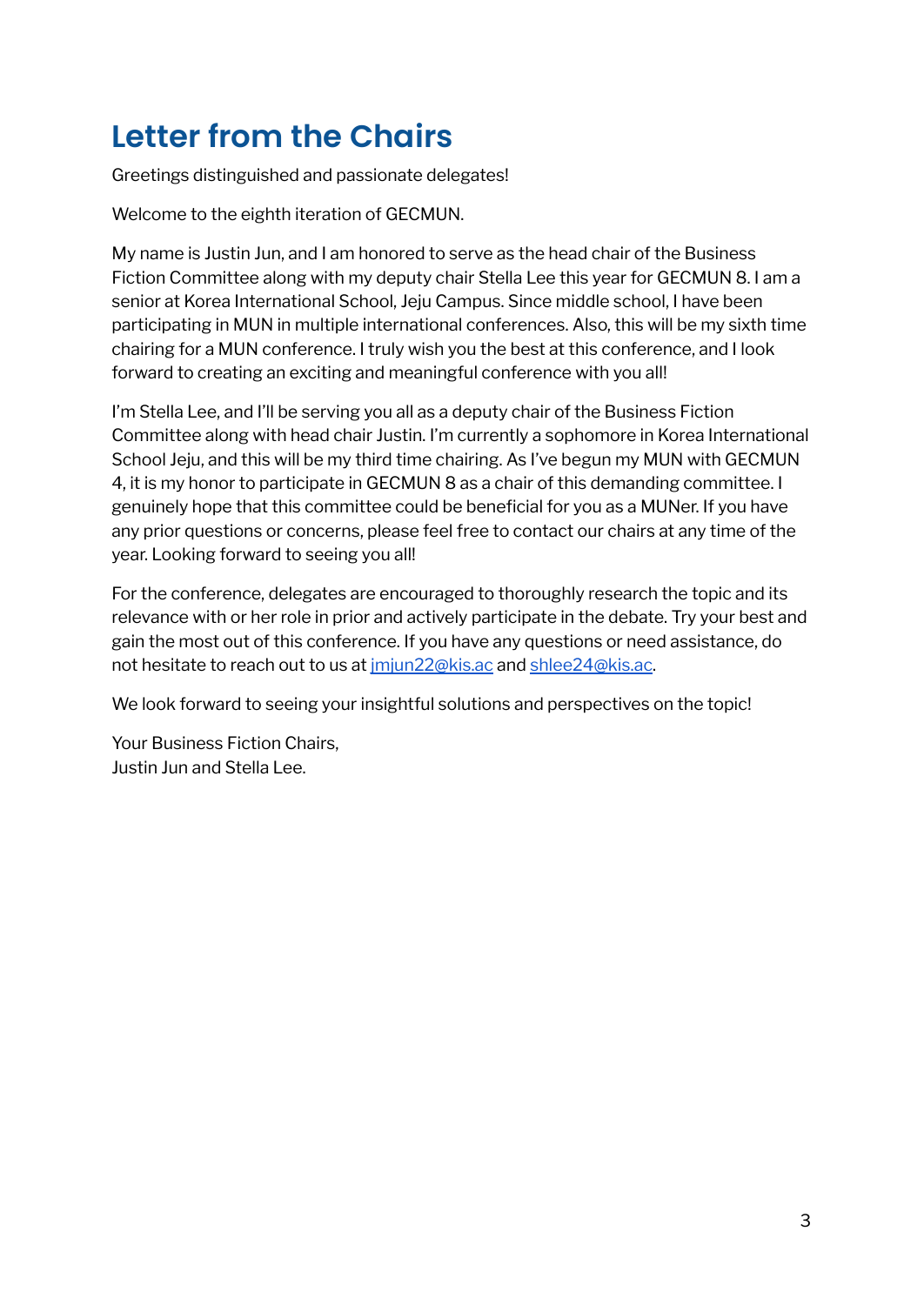### **Key Terms**

#### **Artificial Intelligence (AI)**

Artificial Intelligence, or AI, is where intelligence is demonstrated through machines or the science of making machines intelligent by using algorithms.

#### **Algorithm**

Algorithms are a mathematics-related set of rules or instructions that are given to a computer to help solve problems along with the collection of data. A lot of Artificial Intelligence technologies use algorithms to solve problems.

#### **Autonomous Vehicles**

Autonomous Vehicles, also known as self-driving vehicles, are vehicles that do not require any human control over them. Autonomous vehicles can sense their environment and drive safely without humans, and are developing through the use of big data and AI.

#### **Big Data**

Big Data is a mass collection of data that is often used for AI to learn a certain aspect.

#### **Central Processing Unit (CPU)**

CPU is a key component of a computer that processes data and manages the system's other components

#### **Graphics Processing Unit (GPU)**

GPU is responsible for enhancing the computer's performance by computing data that is complicated for CPUs to handle, such as rendering.

#### **Silicon Valley**

Silicon Valley refers to a region in northern California, where many large technology companies such as Apple, Microsoft, Google, Hewlett Packard, and Intel are located.

#### **Stocks**

Stocks are shares of ownership of a company that can be bought and sold in the stock market. Many people use this as an investment tool where they buy stocks at a lower price and sell when the price is high.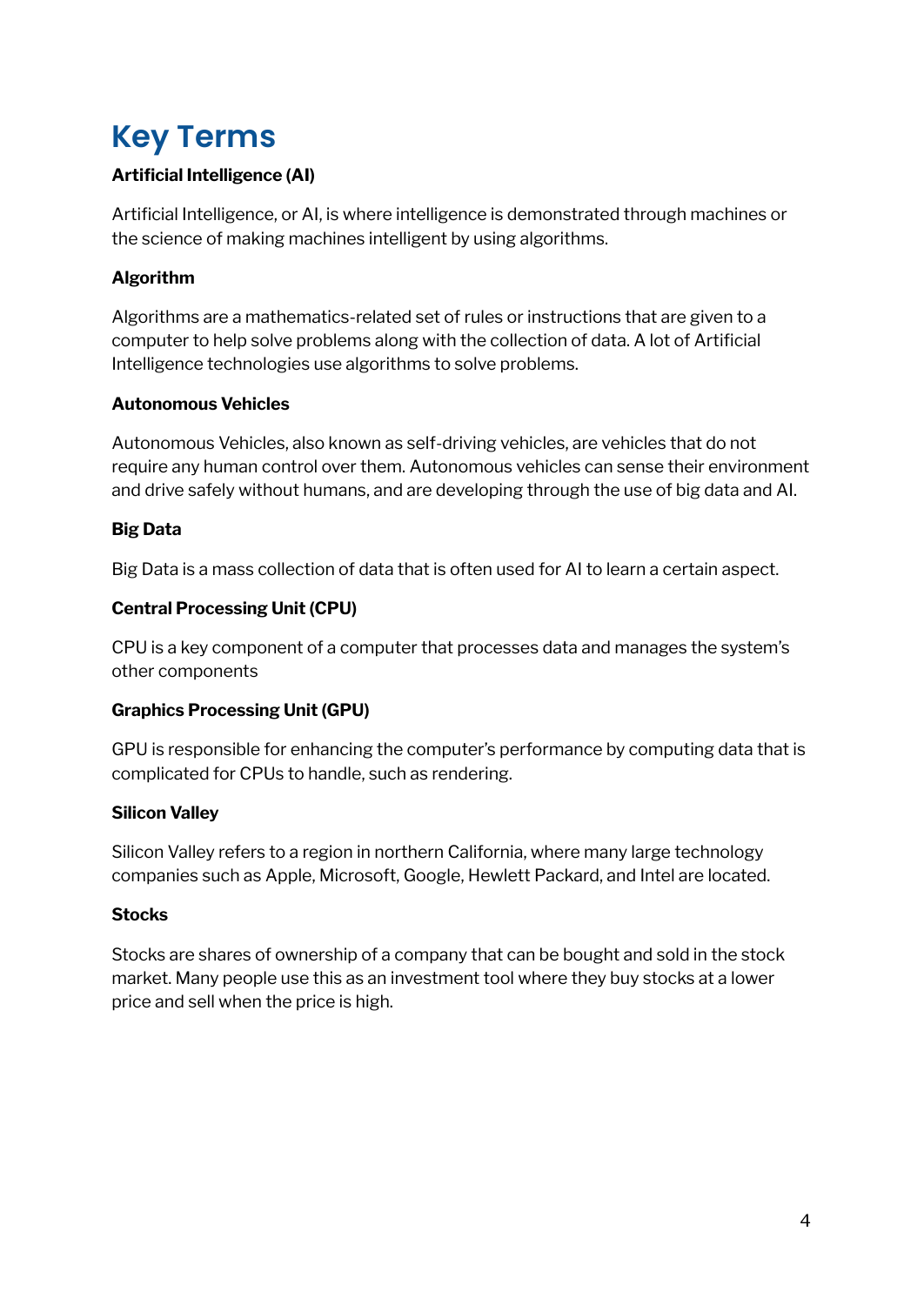### **Historical Background**

Artificial Intelligence is currently a rapidly developing technology that will stimulate a revolutionary change in human history. Yet, these changes will highly depend on how humans deal with the controversies and the moral use of AIs.

In order to resolve the exaggerated fear of humanity towards uncontrollable robotics and them being used for nefarious purposes, science fiction author Isaac Asimov published the "Three Laws of Robotics." Through his stories released in 1942, Issac Asimov developed three laws as a rational way to govern intelligent automatons for harmony with their creators. Three laws of Robotics are as follows:

- 1. A robot may not injure a human being or, through inaction, allow a human being to come to harm.
- 2. A robot must obey orders given by human beings except where such orders would conflict with the First Law.
- 3. A robot must protect its existence as long as such protection does not conflict with the First or Second Law.

Nowadays, scientists often question the ethics of this law, as it lacks clarity and goes against the moral principles of society. Chris Stokes, a philosopher at Wuhan University in China, presents the unethical reasons in his open-access paper by saying,

"The First Law fails because of ambiguity in language, and because of complicated ethical problems that are too complex to have a simple yes or no answer.

The Second Law fails because of the unethical nature of having a law that requires sentient beings to remain as slaves.

The Third Law fails because it results in a permanent social stratification, with the vast amount of potential exploitation built into this system of laws."

About a decade later, in 1955, Newell and Simon developed the first AI program, where machines were able to learn information by analyzing data themselves. Since then, AI technology started rapidly developing, making it a source for people to possibly completely rely on in the future.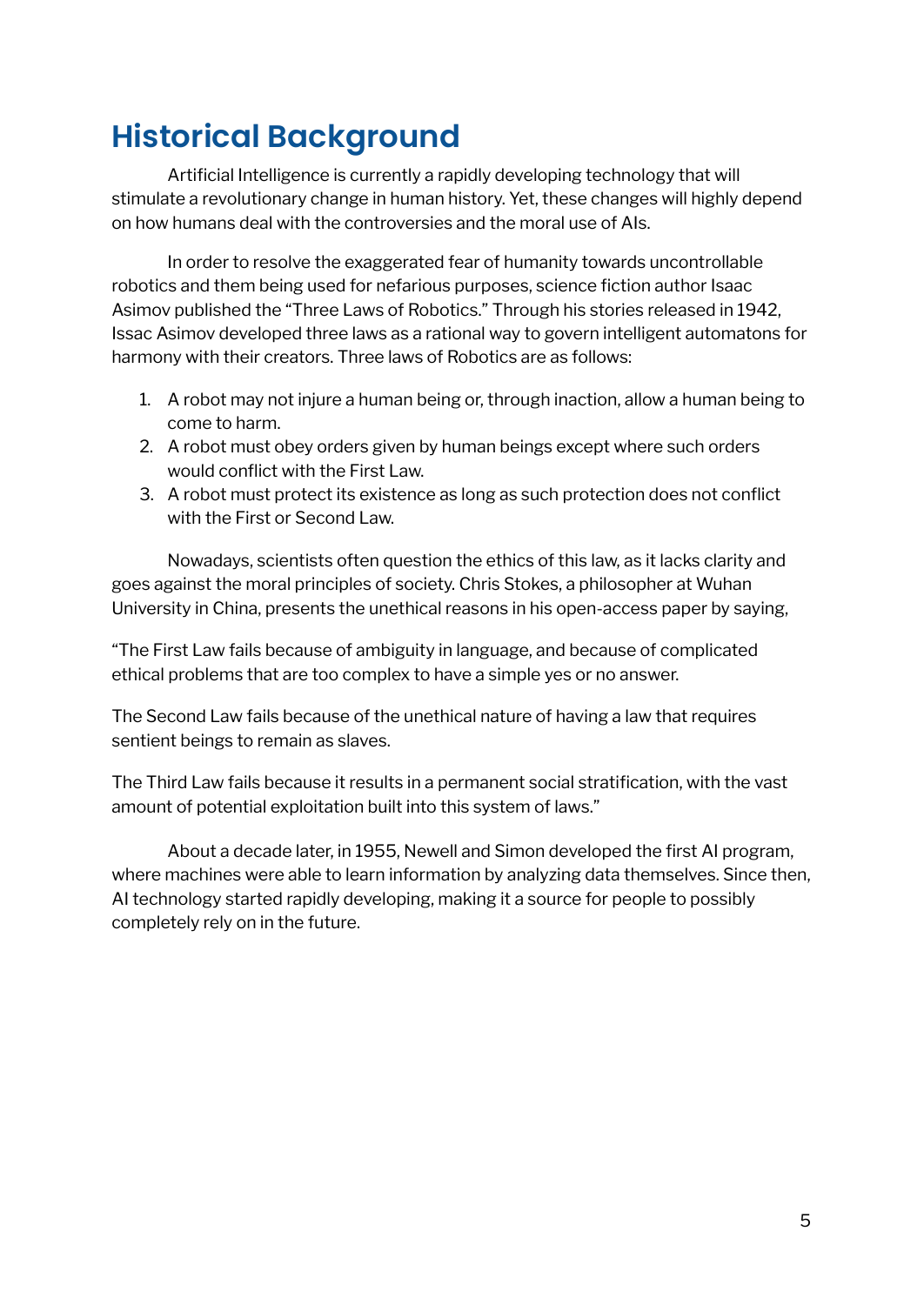### **Current State of Affairs**

Today, there are around 176 countries that are actively using AI for various purposes including surveillance, healthcare, and reducing production management. Especially, AI surveillance technology is spreading at a fast rate to a wider range of countries: at least 75 out of 176 countries are actively using them. China is a major driver of AI surveillance worldwide and they supply surveillance technology in 63 countries. However, China is not the only country supplying advanced surveillance technology; US companies are also extremely active, supplying AI surveillance technology to 32 countries. Furthermore, liberal democracies are major users of AI surveillance, governments in full democracies are utilizing a range of surveillance technologies, from safe city platforms to facial recognition cameras. While it is so, governments in autocratic and semi-autocratic countries are more prone to abuse AI surveillance. Finally, it has been reported that there is a strong relationship between a country's military expenditures and its use of AI surveillance systems.

This new technology is bringing profound changes to society. Yet, it has much to deal with issues such as privacy from collecting massive data and ambiguity in responsibility for the decisions that AI makes.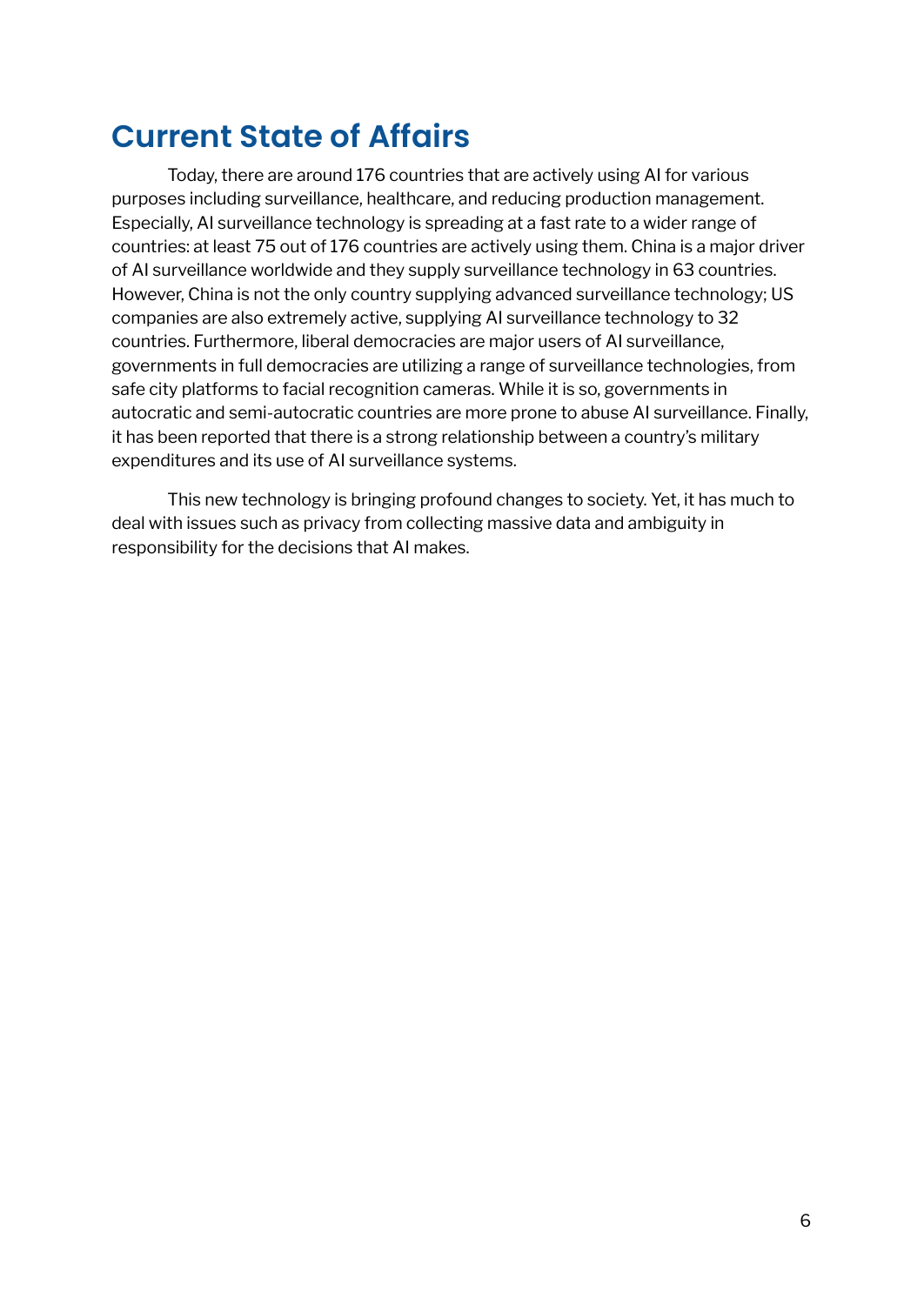### **Stances of Parties**

#### **Bill Gates**

William Henry Gates III, also known as Bill Gates, is a Co-Founder of Microsoft Corporation. Microsoft is a company located in Silicon Valley and is known for its Windows Operating System and Xbox services. Microsoft leads the global AI market as they are developing and largely investing in AI tools for developers and autonomous systems for manufacturers.

#### **Bernard Arnault**

Bernard Arnault is the Chief Executive of Louis Vuitton SE (LVMH), one of the largest luxury goods companies. Arnault is the 2nd richest person in the world with a net worth of \$192.4 Billion as of 2021. Arnault has shown keenness in implementing AI to enhance customer experience at LVMH, shown by his large investments in Google Cloud.

#### **Brad Hoover**

Brad Hoover is the Chief Executive Officer of Grammarly. Grammarly is an online service that helps fix grammatical errors. Grammarly collects massive amounts of writing samples from its users to enhance its service through the use of AI. They aim to not just fix grammatical errors but to also comprehend the tone of one's writing.

#### **Demis Hassabis**

Demis Hassabis is the CEO of Deepmind. Known for its AI Go game program that competed with many professional Go players, AlphaGo, Deepmind is an AI research subsidiary of Alphabet Incorporated. Deepmind has also been collaborating with Google to develop programs that diagnose eye diseases and predict shapes of proteins with the use of AI.

#### **Elon Musk**

Elon Musk is a well-known CEO of Tesla, an electric autonomous vehicle company. The development of AI algorithms is critical in developing autonomous vehicles in Tesla. Musk is the 3rd richest person in the world with a net worth of \$169.3 Billion as of 2021.

#### **Ginni Rometty**

Virginia Marie Rometty, a. k. a. Ginni Rometty, is a former CEO of IBM. She stepped down from the position in April of 2020. IBM is one of the leading companies in the AI industry, developing efficient and fast-solving AI hardware in Watson Research Center. Although Rometty stepped down from the company, she is still one of the most influential business leaders as the Co-Chairman of OneTen and the Board member of J.P. Morgan.

#### **Jae-Yong Lee**

Jae-Yong Lee is the head of a South Korean multi-conglomerate Samsung Group. Samsung Group currently holds Samsung Electronics, Samsung C&T, Samsung Card, Hotel Silla, Samsung Bio, Samsung SDI, Samsung SDS, Samsung Life Insurance, Samsung Fire Insurance, Samsung Engineering, Cheil Industries, Everland, Samsung Heavy Industries, and more. Lee is ambitious about researching and developing AI to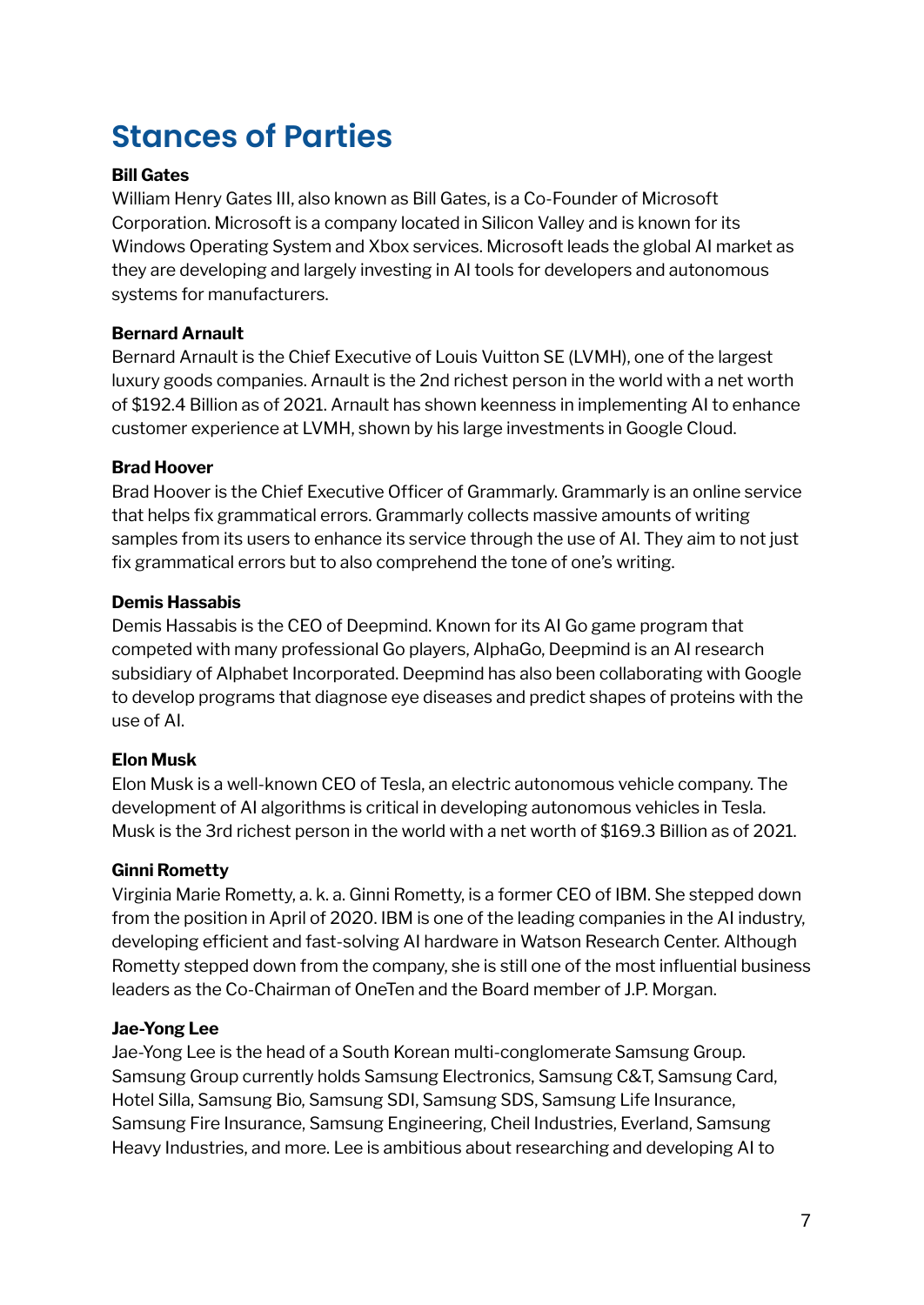enhance user experience and safety in their devices, as reflected by Samsung's future AI plans to do so.

#### **Jane Fraser**

Jane Fraser is the chief executive of CitiGroup, one of the largest and the most global banks serving millions of customers. Not just CitiGroup, but the financial sector, in general, is interested in implementing AI to improve advanced analytics in finance and to detect unordinary cash flows.

#### **Jeff Bezos**

Jeff Bezos is the founder and executive chairman of Amazon. He also owns The Washington Post and Blue Origin, which is an aerospace company that develops rockets for commercial use. His company, Amazon, unlike other companies, thrived during the pandemic, revenues growing by 38% to \$386 billion in 2020. Amazon has also implemented AI in their autonomous delivery project and to provide better customer experience.

#### **Jensen Huang**

Jensen Huang is a Taiwanese-American billionaire businessman who serves as president and CEO of the Nvidia corporation, which he co-founded in 1993. Starting in PC graphics, Nvidia contributed to the gaming industry to become the largest entertainment industry in the world today. NVIDIA DGX systems are designed to give data scientists the most powerful tools for AI exploration.

#### **Julia Koch**

Julia Koch serves on the board of Koch industries and is president of the David H. Koch Foundation. The David H. Koch Foundation has provided nearly \$200 million to support diverse aspects of society nationwide, including science and medical research, education, the arts, and more. She focuses on the discourse on digital trend research in the fields of AI and robotics in order to focus on and improve the quality of life of humans.

#### **Larry Ellison**

Larry Ellison is chairman, chief technology officer, and cofounder of the software giant, Oracle Corporated, in which he owns 35% of the company shares. Oracle has grown in part through steady acquisitions of software companies. Oracle's AI offering helps organizations automate operations, drive innovation, and make smarter decisions securely. Larry Ellison joined Tesla's board in December 2018, after purchasing 3 million Tesla shares earlier that year. He also pledged \$200 million in May 2016 to the University of Southern California for a cancer treatment center.

#### **Larry Page**

Larry Page stepped down as CEO of Alphabet, the parent of Google, in December 2019 but remains a board member and a controlling shareholder. He co-founded Google and invented Google's PageRank algorithm, which powers the search engine. He is a founding investor in a space exploration company, Planetary Resources, and is currently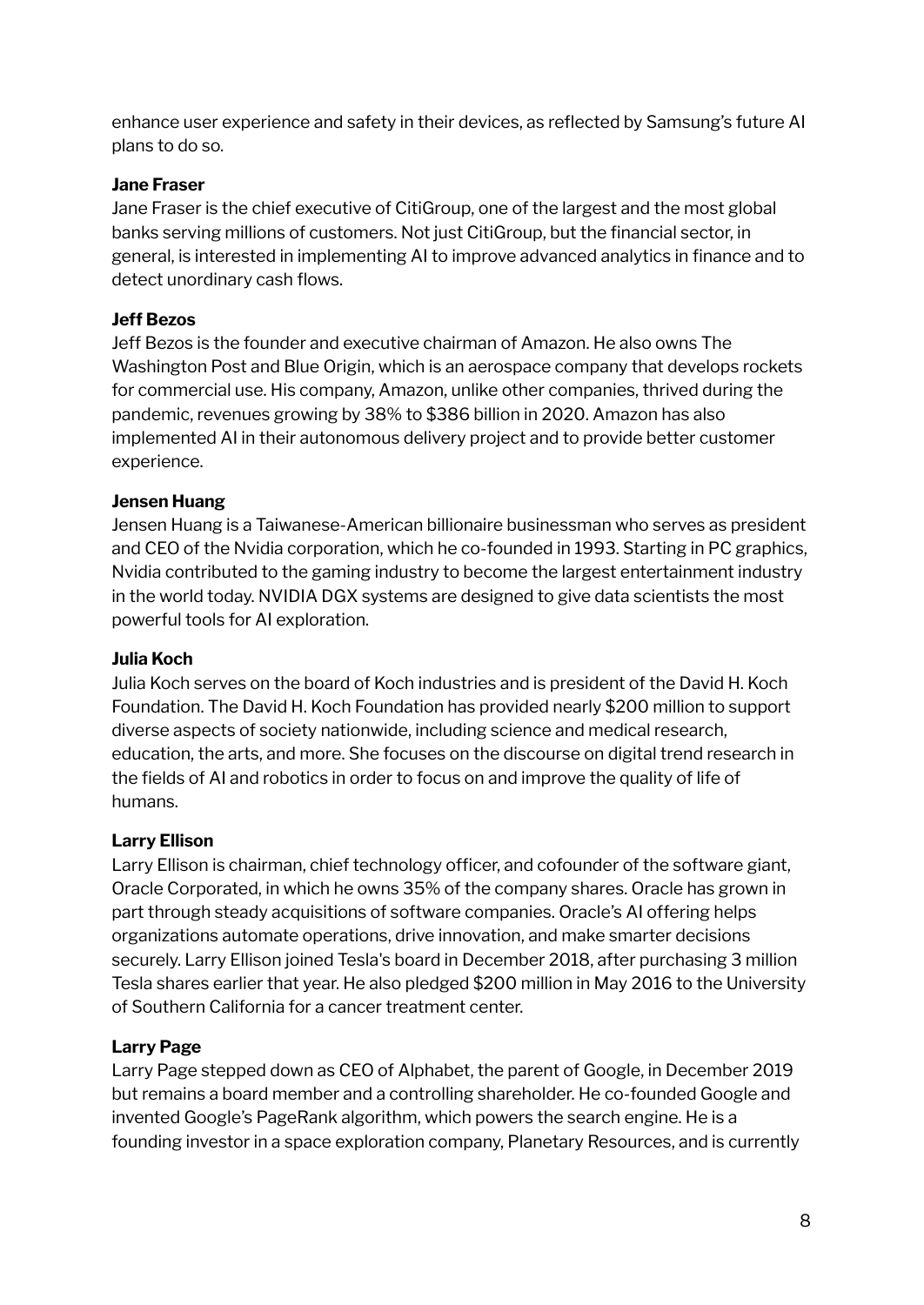funding "flying car" startups. Such flying car projects and PageRank algorithms implement the technology of AI.

#### **Lisa Su**

Lisa Su is the president and CEO of AMD and serves on the AMD Board of Directors. AMD is an American multinational semiconductor company that develops computer processors and related technologies for business and consumer markets. AMD's ML and DL computer intelligence systems can adjust operations after continuous exposure to data and other input.

#### **Marilyn Hewson**

Marilyn Hewson is the CEO of Lockheed Martin and has shifted the company's initial defense position to the forefront of security, aerospace, and technology. Under her lead, Lockheed Martin's stocks rose by 300%. To remain on the lead for innovations, Lockheed Martin is developing a supersonic aircraft that breaks the sound barrier without a sonic boom. As an American aerospace, arms, defense, information security, and technology company with worldwide interests, all creations from Lockheed Martin implement technologies of AI.

#### **Mark Zuckerberg**

Mark Zuckerberg is the co-founder of Facebook and serves as the CEO and controlling shareholder. Facebook has become the go-to communication platform during the coronavirus pandemic lockdown. He pledged to give away 99% of their Facebook stake over their lifetimes. Facebook accelerated research breakthroughs across both existing and new learning paradigms to develop state-of-the-art AI that has a positive impact on people

#### **Mary Barra**

Mary Barra is the Chair and CEO of General Motors. Elected on Jan. 4, 2016, as a Chair of GM and Jan. 15, 2014, as CEO, Mary Barra was the first female CEO of a United States' Big Three automaker (referring to General Motors, Ford, and Chrysler). Currently, she outlined GM's move into all-electric vehicles including autonomous self-driving cars for the transition to an all-electric future. General Motor is experimenting with numerous designs for self-driving vehicles, which is motivated by AI and cloud computing technology.

#### **Patrick P. Gelsinger**

Patrick Gelsinger is the chief executive officer (CEO) of Intel Corporation and serves on its board of directors. With several degrees in technology, on Feb. 15, 2021, he returned to Intel, the company where he had spent the first 30 years of his career. Today, Intel offers an unparalleled AI developer ecosystem that produces software resources such as optimized tools and frameworks for data analytics, traditional machine learning, and deep learning.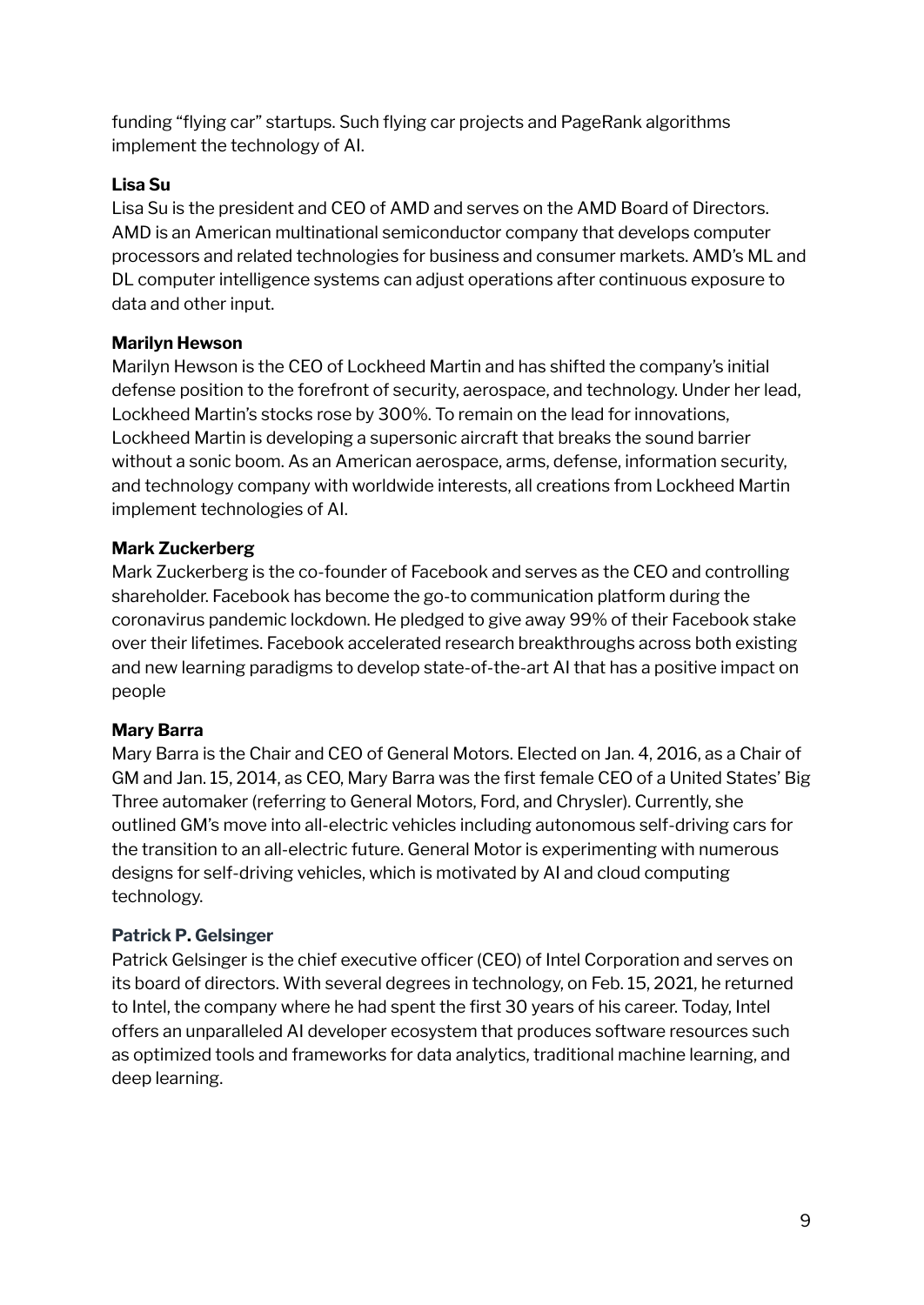#### **Robert H. Swan**

Bob Swan was CEO of Intel from January 2019 to February 2021. Under his leadership, Intel made significant progress on its strategy to transform into a multi-architecture CPU company to capitalize on market shifts and extend its reach into fast-growing markets.

#### **Susan Wojcicki**

Susan Wojcicki is CEO of Alphabet subsidiary YouTube, one of the most influential media platforms nowadays. She was nominated as the 13th powerful woman in the world on Forbes list. She was also part of the founding team of Google. Youtube utilized AI to develop its ability to quickly identify objectionable contents existing in its platform. Also, since YouTube is constantly changing as its users upload hours of video every minute, the AI required to power its recommendation engine differently than other industiy's engines.

#### **Ted Sarandos**

Ted Sarandos serves as the co-chief executive officer and the chief content officer for Netflix. Joining Netflix in 2000, he popularized the use of algorithms in platforms, rising as the head CEO of Netflix in 2020. In developing the algorithms, Netflix used AI to analyze personal databases and automatically update it with quickly identifying objectionable contents.

#### **Tim Cook**

Tim Cook is the CEO of Apple and serves on its board of directors. Before becoming CEO in 2011, Cook had previously served as Apple's Chief Operating Officer under Steve Jobs. During his time in Apple, Cook doubled the company's revenue and profit, and the company's market value increased from \$348 billion to \$1.9 trillion. From 2016 to 2020, Apple acquired the highest number of AI companies, which they implemented to their products including facial recognition for homekit, native sleep tracking for the Apple watch, app library suggestions, translation app, handwriting recognition for iPad, and handwashing.

#### **Warren Buffett**

Buffett serves as the CEO of Berkshire Hathaway, which owns more than 60 companies, including insurer Geico, battery maker Duracell and restaurant chain Dairy Queen. He is ranked 6th in billionaires in the 2021 Forbes list. Warren mentioned that implementation of AI in the technological industry will result in less employment.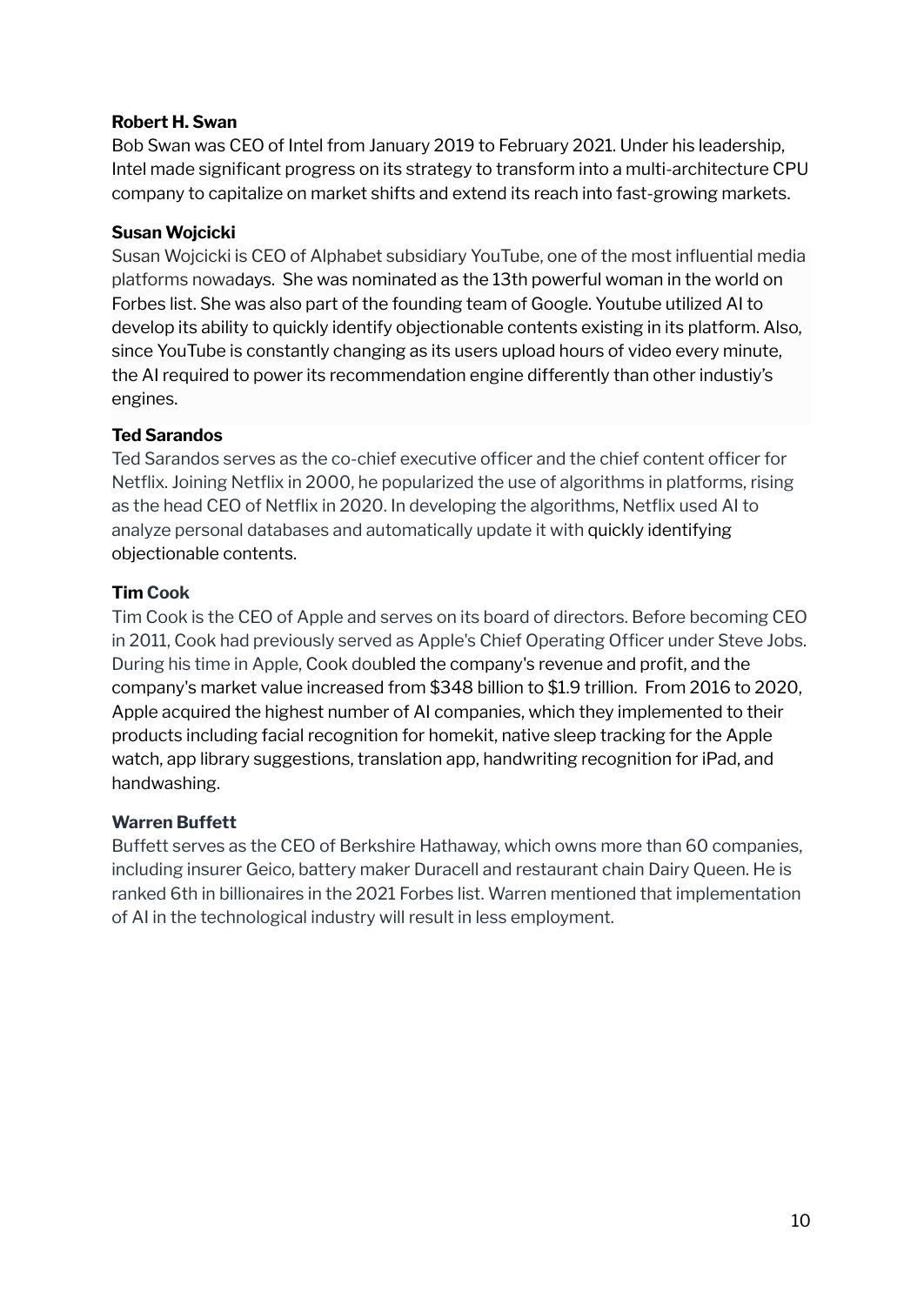### **Questions to Consider**

- What are the benefits of implementing AI in technology devices? What are the risks?
- How can AI be abused?
- How can the guidelines passed by the resolution be enforced?
- What are the best interests of different stakeholders related to the development of AI?

### **Possible Solutions**

#### **Advertise the Issue and Solution**

All people have the right to be aware of the rising AI technology and how haphazard developments would bring unexpected outcomes. Some effective ways are requesting the United Nations (UN) public communications team to create related posts on the official website and social media account and creating a specific guideline that requires companies to publicize their status in developing AIs.

#### **Ensure Privacy**

AI uses big data to learn, which requires a mass collection of data. In this quick and large process, it is difficult to manage the utilization of one's data. For instance, in countries where people use automated expenditure systems like the Samsung/Apple Pay, companies might use their data to track one's routine, destination, etc. To ensure morality in using other's data, the UN must encourage nations and companies to explicitly state necessary measures on a written document for everyone to easily access and to pass legislation that strengthens the punishment of invading one's privacy.

#### **Create a system/platform to monitor government use of AI**

With crime rates increasing in the world, AI surveillance technology is widely used in many countries. However, we can not exclude the possibility of the government abusing AI surveillance to take advantage of the information it contains. Therefore, creating a system or a platform to monitor the government's use of AI surveillance technology would be able to prevent unlawful exploitation for achieving political objectives.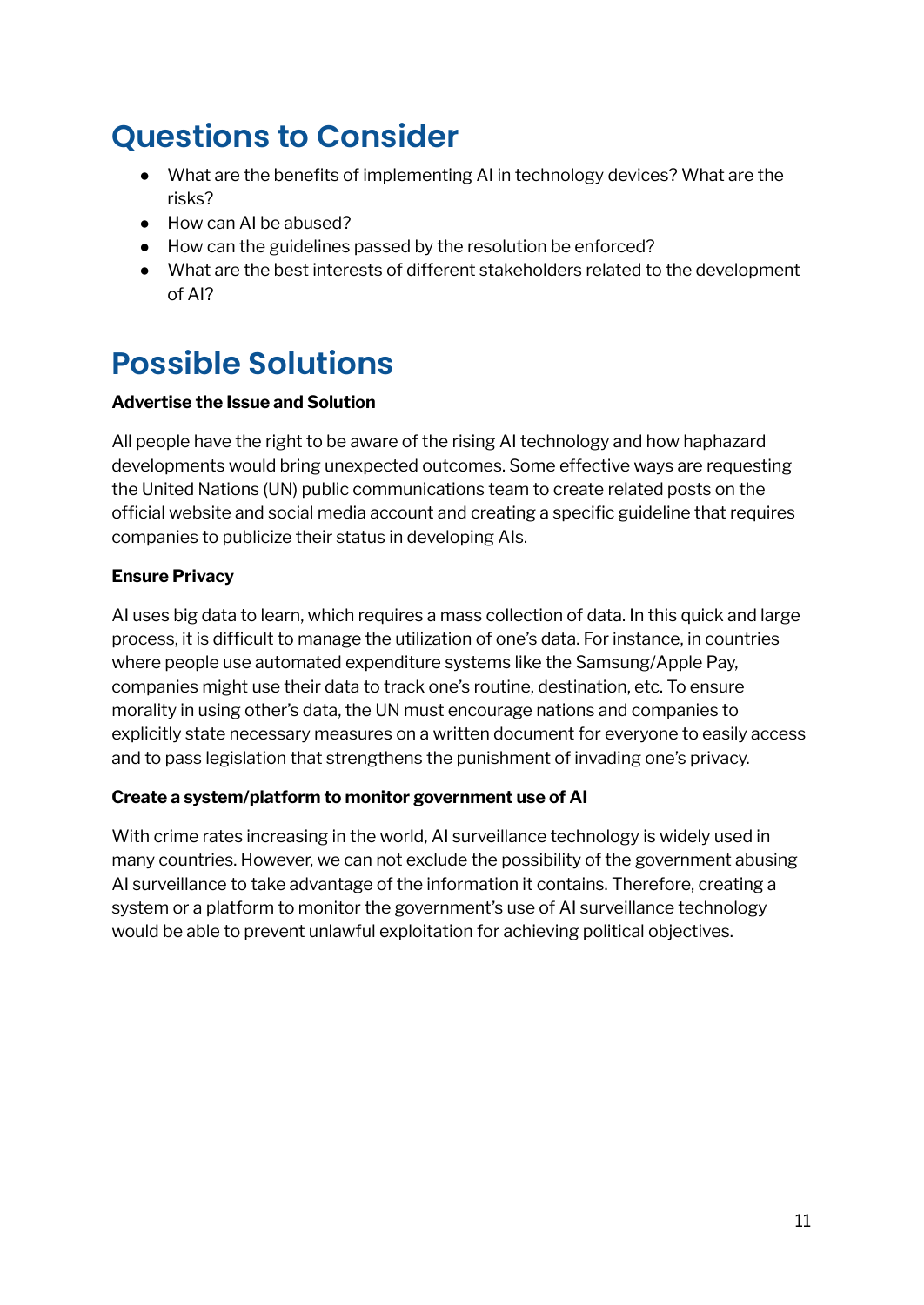### **Bibliography**

"AI Could Be One of Humanity's Most Useful Inventions." *Deepmind*, deepmind.com/about#recent\_progress.

"Arnault of LVMH Partners with Google Cloud on AI Project." *The Drinks Business*, 21 June 2021,

www.thedrinksbusiness.com/2021/06/arnault-of-lvmh-partners-with-google-cloud-on-a i-project/.

"Artificial Intelligence Solutions & Services." *Microsoft*, 2021, www.microsoft.com/en-us/ai?activetab=pivot1%3Aprimaryr6.

"Artificial Intelligence." *Samsung Research*, 2021, research.samsung.com/artificial-intelligence.

"CPU." *Merriam-Webster*, www.merriam-webster.com/dictionary/cpu.

Feldstein, Steven. "The Global Expansion of Ai Surveillance." *Carnegie Endowment for International Peace*, 17 Sept. 2019, carnegieendowment.org/2019/09/17/global-expansion-of-ai-surveillance-pub-79847.

Frankenfield, Jake. "Graphics Processing Unit (GPU)." *Investopedia*, 26 July 2021, www.investopedia.com/terms/g/graphics-processing-unit-gpu.asp.

*GM CEO Barra Outlines an "All-Electric Future" with AI On Board at CES* . Plato Technologies Inc., 14 Jan. 2021, zephyrnet.com/gm-ceo-barra-outlines-an-all-electric-future-with-ai-on-board-at-ces/.

"Jeff Bezos." *Forbes*, 2021, www.forbes.com/profile/jeff-bezos/?sh=3f5ddf891b23.

"Jensen Huang." *NVIDIA*, nvidianews.nvidia.com/bios/jensen-huang.

"Larry Ellison." *Forbes*, 2021, www.forbes.com/profile/larry-ellison/?sh=3616816824c2.

"Larry Page." *Forbes*, 2021, www.forbes.com/profile/larry-page/?sh=6239cad57893.

Lomas, Natasha. "Google Completes Controversial Takeover of Deepmind Health." *TechCrunch*, 19 Sept. 2019, techcrunch.com/2019/09/19/google-completes-controversial-takeover-of-deepmind-h ealth/.

"Marillyn Hewson." *Forbes*, 2021, www.forbes.com/profile/marillyn-hewson/?sh=47df7985736a.

"Mark Zuckerberg." *Forbes*, 2021, www.forbes.com/profile/mark-zuckerberg/?sh=492563c53e06.